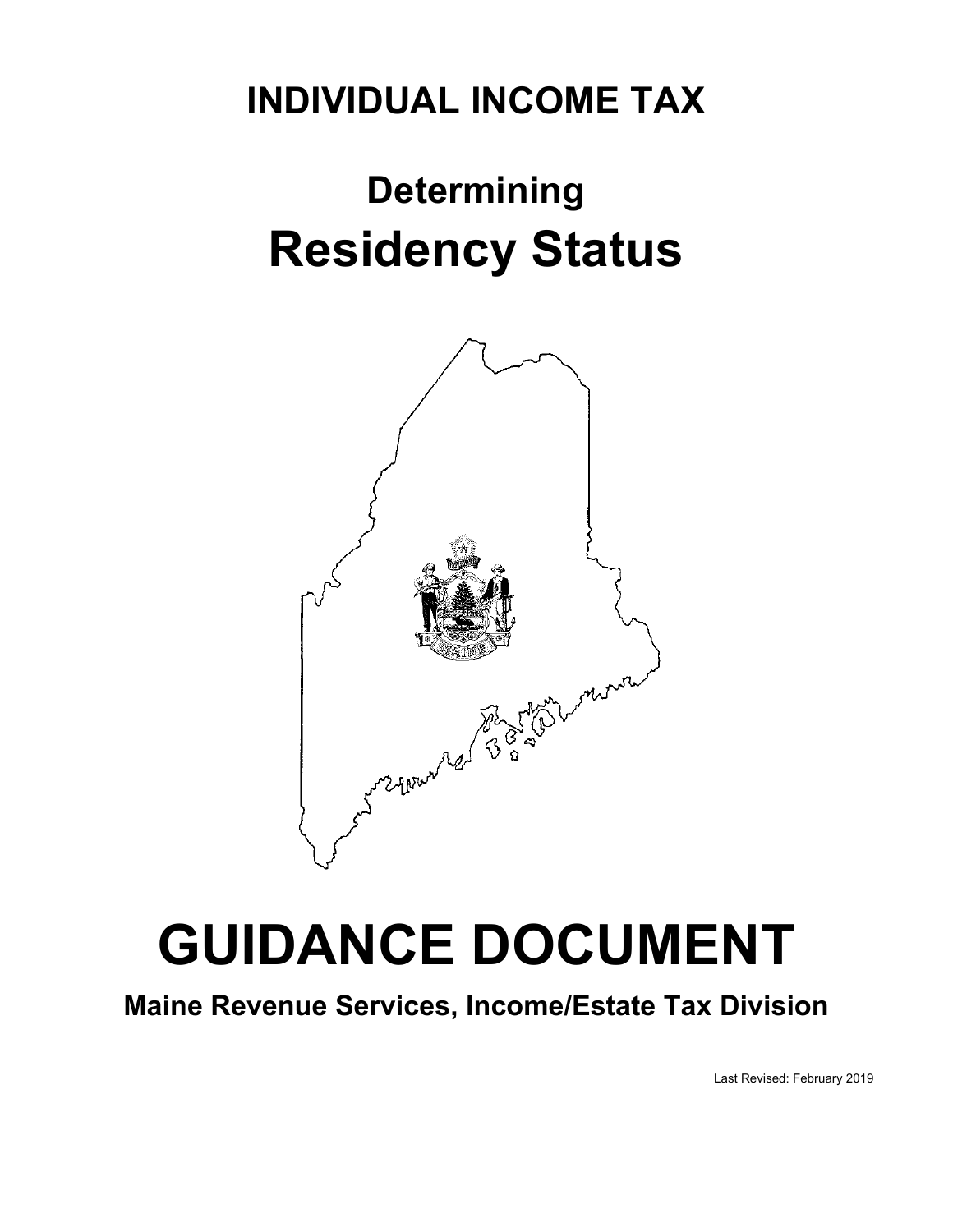#### INTRODUCTION

If you are a **Maine** *resident* for the entire tax year, you must pay Maine tax on all of your taxable income regardless of its sources – wages, investment income, interest income, pension, and dividends among other things. Except, active duty military pay earned by a Maine resident service member for service performed outside of Maine under written military orders is not subject to Maine individual income tax.

If you are subject to income tax by another state or similar jurisdiction in another country on some of your Maine taxable income, you may be allowed a credit against Maine income tax for all or some of the tax paid to the other state or jurisdiction. (*See the MRS Instructional Pamphlet, "Credit for Income Taxes paid to Another Jurisdiction.")*

If you are a **nonresident** or **"safe harbor" resident** of Maine, you must pay Maine tax on all income from work performed in Maine. You must also pay Maine tax on all other income derived from Maine sources, including income derived from sole proprietorships, partnerships and S corporations, and capital gains from real or tangible property sold in Maine and income from rental of Maine property. Except for certain sales of a partnership interest on or after July 1, 2005, a nonresident generally does not have to pay Maine tax on interest, dividends, alimony, pensions or other income from intangible sources unless such income is from property employed in a business carried on in Maine.

If you are a **part-year resident** of Maine, you must pay tax on all of your income for the part of the year you were a Maine resident, and you must also pay tax on any income derived from Maine sources during the part of the year you were a nonresident or a "safe harbor" resident.

#### **Exceptions:**

- A nonresident individual working in Maine as an employee is not required to pay a Maine tax or file a Maine return on income from personal services unless that individual works in Maine for more than 12 days or, having worked in Maine for more than 12 days, earns or derives income from all Maine sources totaling more than \$3,000. Up to 24 days performing certain personal services, such as training and site inspections, are not counted against the 12-day threshold. Also, generally, a nonresident individual present in Maine for business for no more than 12 days and earning no more than \$3,000 from business activity in Maine is not required to pay a Maine tax or file a Maine return on that income.
- Income earned by a nonresident employee of a political subdivision of an adjoining state performing services in Maine in accordance with an interlocal agreement under 30-A M.R.S., Chapter 115 is not considered Maine-source income, so long as the work performed does not displace a Maine resident employee.
- Compensation or income directly related to a declared state disaster or emergency is exempt from Maine tax if the taxpayer's only presence in Maine during the tax year is for the sole purpose of providing disaster relief.

See 36 M.R.S. §§ 5142(8-B) and 5142(9) and Rule 806.

**Note:** Military service members and spouses, see additional guidance under "Military Personnel" later.

A **"resident"** taxpayer is a person who is:

- domiciled in Maine (a "permanent legal resident") or
- a statutory resident (*see* below).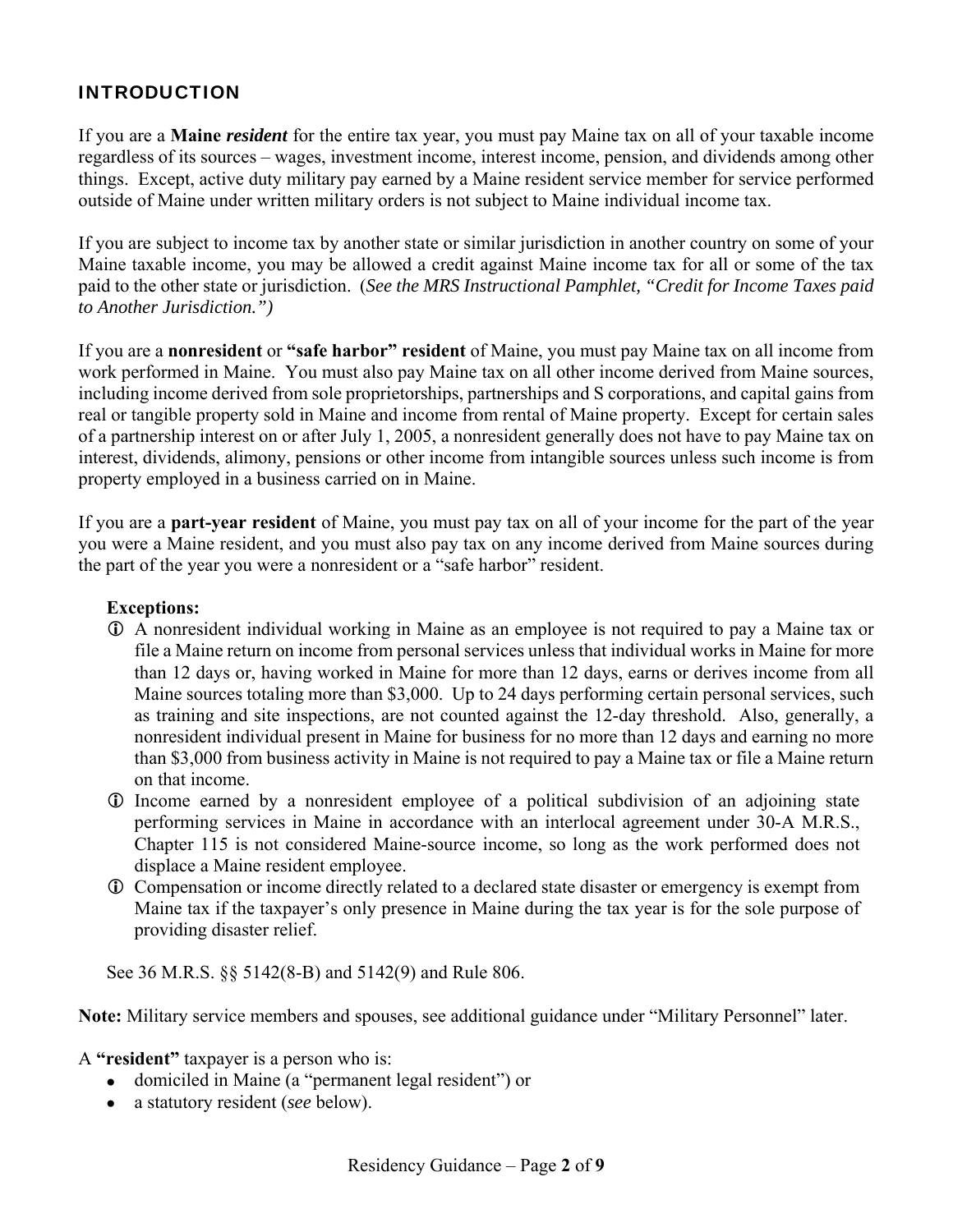A **"safe harbor" resident** is a person who is domiciled in Maine but who is not a Maine resident for income tax purposes (see below). For more information and examples, see the *Guidance to Residency Safe Harbors brochure* available at http://www.maine.gov/revenue/incomeestate/guidance.

A **"part-year resident"** of Maine is an individual who is domiciled in Maine for part of the year and who is not a statutory resident in that year (see below).

A **"nonresident"** taxpayer is an individual who earns income in Maine but who is not a Maine resident for income tax purposes.

#### DOMICILE STATUS

The state in which you are domiciled is your **permanent legal residence**.This is the place you intend to make your home for a permanent or indefinite period of time. It is generally the place where you dwell and which is the center of your domestic, social, and civic life.

Except for "safe harbor" residents, if you are domiciled in Maine, you are a Maine "resident" for income tax purposes – even if you are outside the state for the entire tax year. A person can have only one domicile, therefore, if you are domiciled in Maine you cannot be domiciled in another state or country. Similarly, if you are domiciled in another state or country, you cannot be domiciled in Maine. **However, as explained in the following section you may be domiciled in one state or country and still be a statutory resident for tax purposes in another state or country.**

Once your domicile is established in Maine, it continues until you establish domicile elsewhere. If your legal residency becomes an issue, you will have the burden of showing that you have established domicile in another state or country.

If you move out of Maine temporarily, without establishing domicile in the other state (or country), you continue to be domiciled in Maine. This is the case even if you sell your home in Maine.

For most people, even those who divide their time between different states, there is no question where they are domiciled; it is clear where they maintain their "home base."

For others, though, it can be more difficult. When Maine Revenue Services determines where a taxpayer is domiciled, we consider **all** of the taxpayer's relevant facts and circumstances (with a few exceptions noted below). You should do the same when determining how to file your income tax returns. Remember that although your **intent** is critical in determining where you are domiciled, a simple statement of intent – "I intended to make Florida my domicile in 2018," for example – is not conclusive. Many factors are used as evidence of domicile.

It is important to know that **no single factor** will determine your state of domicile. Rather, all relevant factors are evaluated together. The criteria below are some of the factors we consider in making domicile determinations. You, too, should consider them to determine your domicile for income tax purposes.

#### **Property ownership and residence**:

- the location of your principal residence
- your mailing address
- where you spend the most amount of time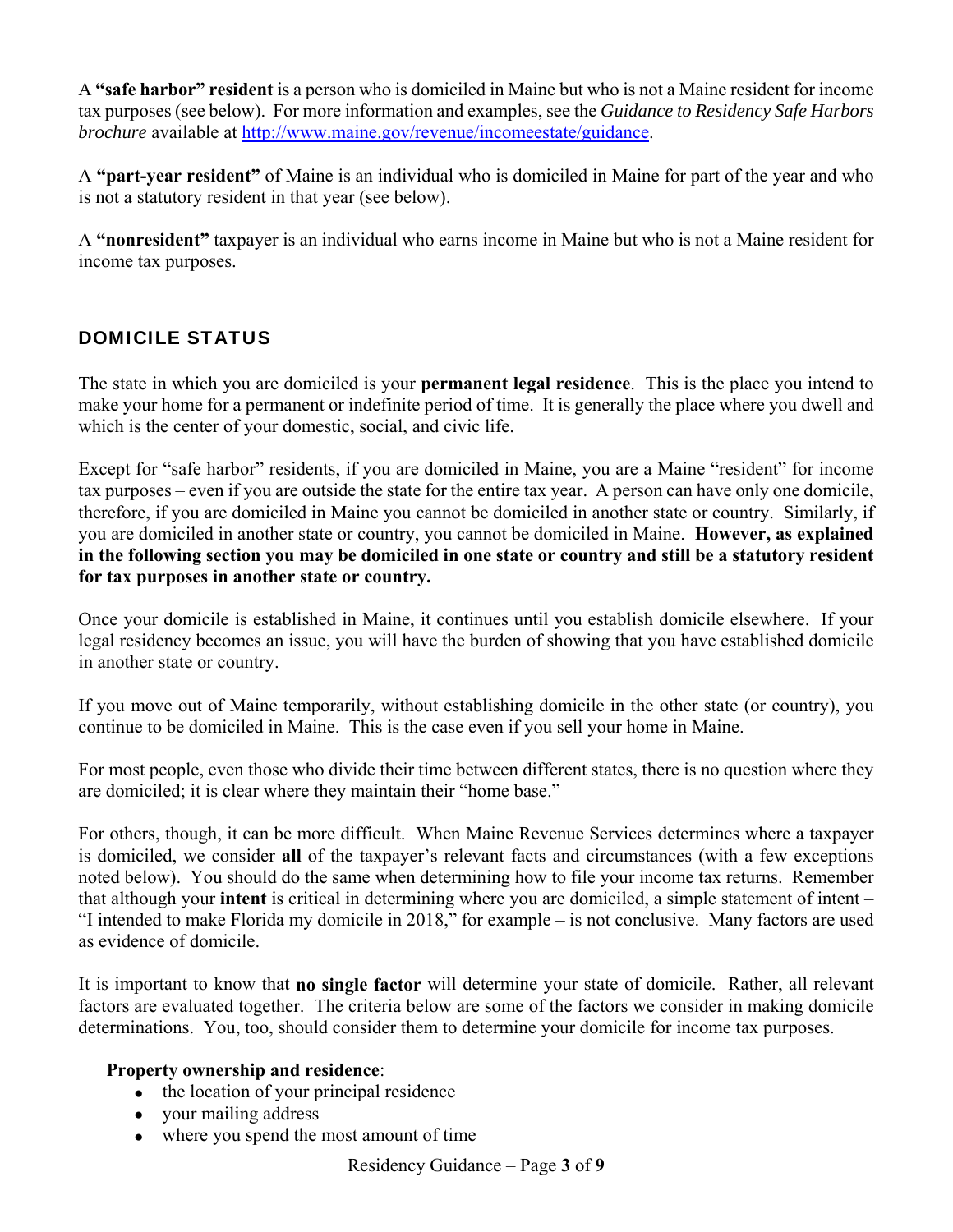whether you applied for a Homestead or Veterans property tax exemption in Maine or a comparable benefit in another state

#### **Family and dependents:**

- whether you can be claimed as a dependent on another person's federal income tax return and where that person is domiciled
- where your spouse or dependents reside
- where your dependents attend elementary and secondary school
- where you or your dependents qualify for in-state college tuition

#### **Licenses and registrations:**

- where you are registered to vote
- which state issued your driver's license
- where your vehicles are registered
- where you maintain professional licenses
- where you declare residency for hunting and fishing licenses

#### **Financial data:**

- the state where you qualify for unemployment insurance
- the state in which you filed previous resident tax returns
- the state where you earn your wages
- the address recorded for insurance policies, deeds, mortgages, or other legal documents

#### **Affiliations:**

- the state in which you hold fraternal, social or athletic memberships
- the state where you maintain union memberships
- the location of a church or other house of worship of which you are a member

#### **Other factors:**

- where your personal property is located
- where you conduct your business
- the address listed for you in a telephone directory
- where you keep your pets

**Exceptions:** Maine Revenue Services does not consider your charitable contributions (whether made to an organization located in or outside of Maine) when making domicile determinations. Also, the geographic location of your professional advisors (doctors, lawyers, accountants, etc.) and financial institutions is not considered.

*If you are married, both you and your spouse are presumed to have the same state of residency, even though you may live apart for a portion of the year. (This presumption can be overcome if the facts clearly show that the spouses are domiciled in different states.)*

#### STATUTORY RESIDENCY STATUS

Even if you are domiciled in another state, you may still be taxed as a Maine resident if you are a "statutory resident." *Statutory residency, however, does not apply to military personnel. See the section on "Military Personnel" for more information on state taxation of military personnel and their family members*.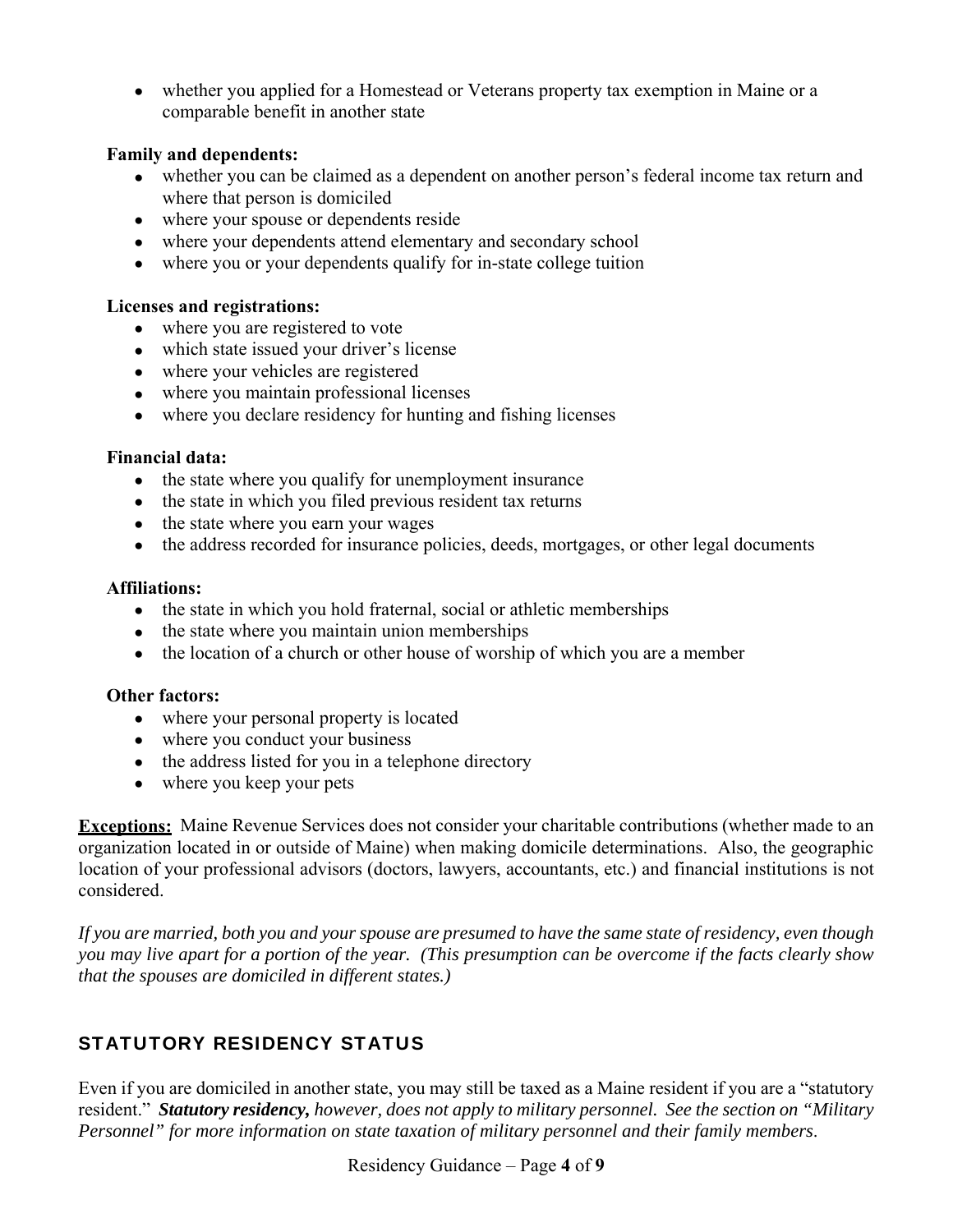You are a statutory resident if:

- 1. you spent more than 183 days in Maine during the tax year (any portion of a day is counted as a full day), **and**
- 2. you maintained a **permanent place of abode** in Maine for the entire tax year.

A **permanent place of abode** is a house, apartment, dwelling place, or other residence that an individual maintains as his or her household, whether or not he or she owns it.

The term does not include a seasonal camp or cottage that is used only for vacations, a hotel or motel room, or a dormitory room used by a student during the school year. A place of abode is not deemed permanent if it is maintained only during a temporary stay in Maine for the accomplishment of a particular purpose.

If you maintained a permanent place of abode in Maine, but claim you were domiciled elsewhere and that you were not present in Maine for more than 183 days in the tax year (as is the case with many so-called "snowbirds," for example), you should keep adequate records to verify that more than half of the year was spent in another state. Records confirming your whereabouts commonly include planners, calendars, plane tickets, canceled checks and credit card and other receipts.

#### RESIDENCY "SAFE HARBORS"

Maine law provides that certain individuals are not treated as resident individuals even though they are domiciled in Maine. In order to qualify for such a "safe harbor," you must fall under either the General Safe Harbor to the normal residency rules described elsewhere in this document, or the Foreign Safe Harbor. If you believe you qualify for one of these safe harbors, you should consult the Maine Revenue Services *Guidance to Residency "Safe Harbors,"* which contains more detailed information on eligibility and filing requirements.

**General Safe Harbor:** An individual who is domiciled in Maine will nevertheless be treated as a nonresident individual if he or she satisfies all three of the following requirements:

- did not maintain a permanent place of abode in Maine for the entire taxable year;
- maintained a permanent place of abode **outside** Maine for the entire taxable year; and
- spent **no more than 30 days** in the aggregate in Maine during the taxable year.

**Foreign Safe Harbor:** An individual who is domiciled in Maine will nevertheless be treated as a nonresident individual if he or she satisfies all three of the following requirements:

- within any period of 548 consecutive days (the "548-day period") beginning or ending during that tax year, the individual is present in a foreign country (or countries) for at least 450 days;
- during the 548-day period, the individual is not present in Maine for more than 90 days and does not maintain a permanent place of abode in Maine at which the individual's spouse (unless the spouse is legally separated) or minor children are present for more than 90 days; and
- during the nonresident portion of the taxable year with which or within which the 548-day period begins and during the nonresident portion of the taxable year with which or within which the 548-day period ends, the individual is present in Maine for a number of days that does not exceed an amount which bears the same ratio to 90 as the number of days contained in the nonresident portion of the taxable year bears to 548.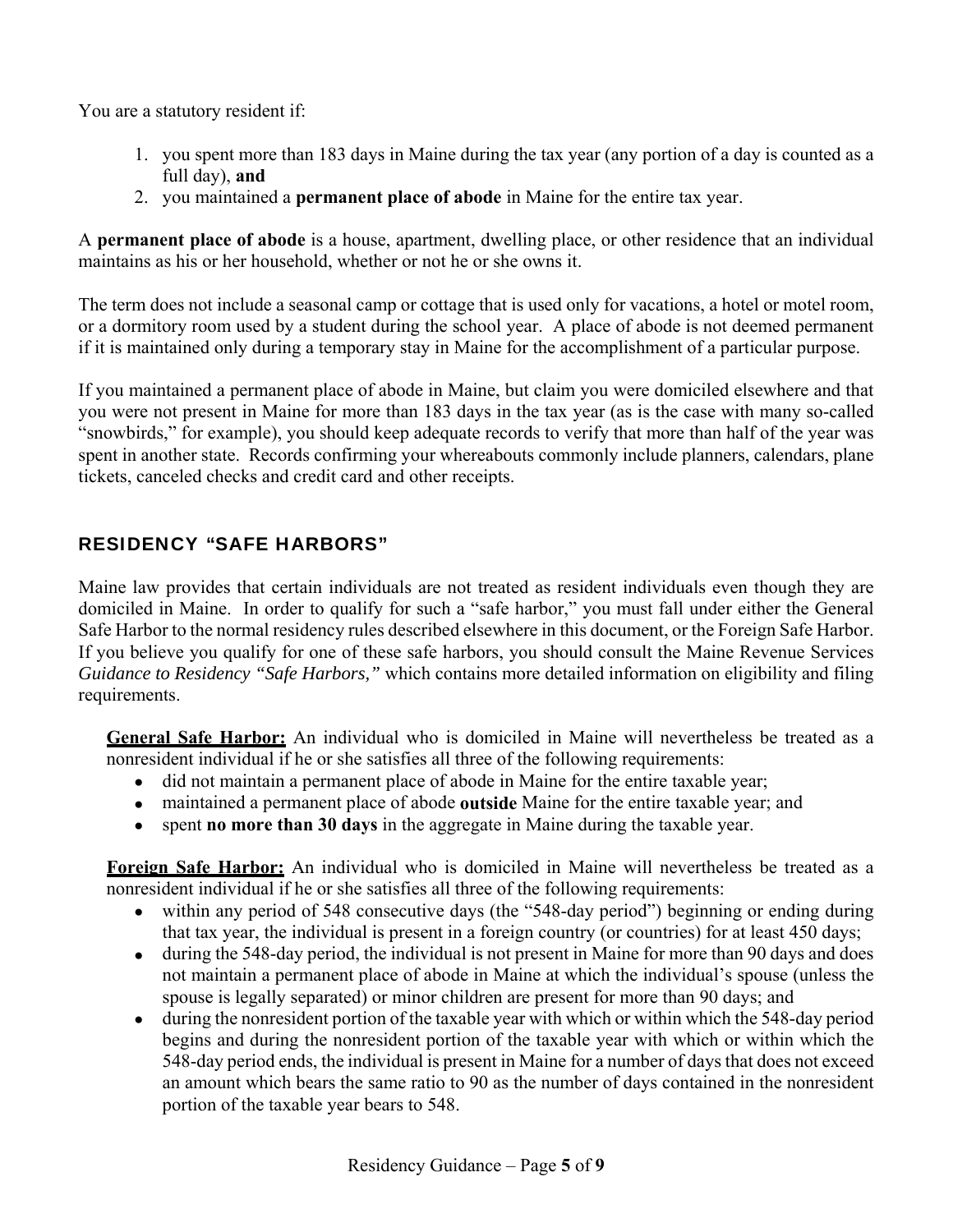#### NOW WHAT DO I DO?

Once you've determined where you are a resident, you can identify what types of income are taxable to Maine, what credits you may be entitled to, and what forms are needed.

If you are a full-year Maine *resident*, file Maine Form 1040ME, Individual Income Tax Return.

If you are a *nonresident or a "safe harbor" resident* for all or part of the year and your Maine gross income meets the Maine minimum filing requirement, you must file Form 1040ME and include Schedule NR, Part-Year Residents/Nonresidents/"Safe Harbor" Residents, or Schedule NRH, Nonresident or "Safe Harbor" Resident Married Person Electing to File Single.

#### EXAMPLES

**Example 1 - Full-year Domiciled Resident.** Ben and Jennifer are retired. They own a home in Maine in which they reside from May 1 to October 1 (153 days) each year. Ben and Jennifer have Maine driver's licenses and car registrations, and bank accounts in Maine. They are active in community and church affairs in Maine, vote in Maine, and consider Maine to be their home. Ben and Jennifer spend the rest of the year at their condominium in Florida. Ben and Jennifer are residents of Maine for tax purposes, even though they do not spend more than 183 days per year in the state, because they are domiciled in Maine.

**Example 2 - Full-year Domiciled Resident.** Stan and Susan own a house in Rockland, Maine. Their three children are enrolled in the Rockland school system, they register vehicles in Maine, are registered to vote in Rockland and use their Maine address on their insurance policies and mortgage documents. Stan is a merchant seaman who works for a company based out of Texas. His assignments take him out to sea for four to five months at a time; he always returns to Rockland to be with his family between trips. He and four co-workers split the rent on a small apartment in Texas to use as a home base immediately before and/or after each trip and to provide an address for mail delivery. Stan is domiciled in Maine together with the rest of his family; Maine is his permanent legal residence. He is, therefore, a fullyear Maine resident for tax purposes.

**Example 3 – Nonresident.** David is domiciled in New York. He is transferred to his employer's Maine office for a temporary assignment from March 1 to November 30 (274 days), after which he returns to New York. Although David takes an apartment in Maine during this period, he is not a Maine resident, even though he spends more than 183 days of the taxable year in Maine, because he did not have a place of abode in Maine for the entire year. Instead, David will be subject to tax as a nonresident on his income from Maine sources, including any salary or other compensation for services performed in Maine.

**Example 4 - Statutory Resident.** Pete and Pam were formerly domiciled in Winthrop, Maine. In 2018 they retired from their jobs with the State of Maine and bought a home in Port Charlotte, Florida. Within a few months of that purchase, they obtained Florida drivers licenses, registered to vote in Port Charlotte and took other steps to establish domicile in Florida. As of the move, MRS considers them to be domiciled in that state. They continue to maintain their lakefront house in Winthrop for the entire year and return to Maine every year from mid-April to the end of October (200 days) to spend time with family and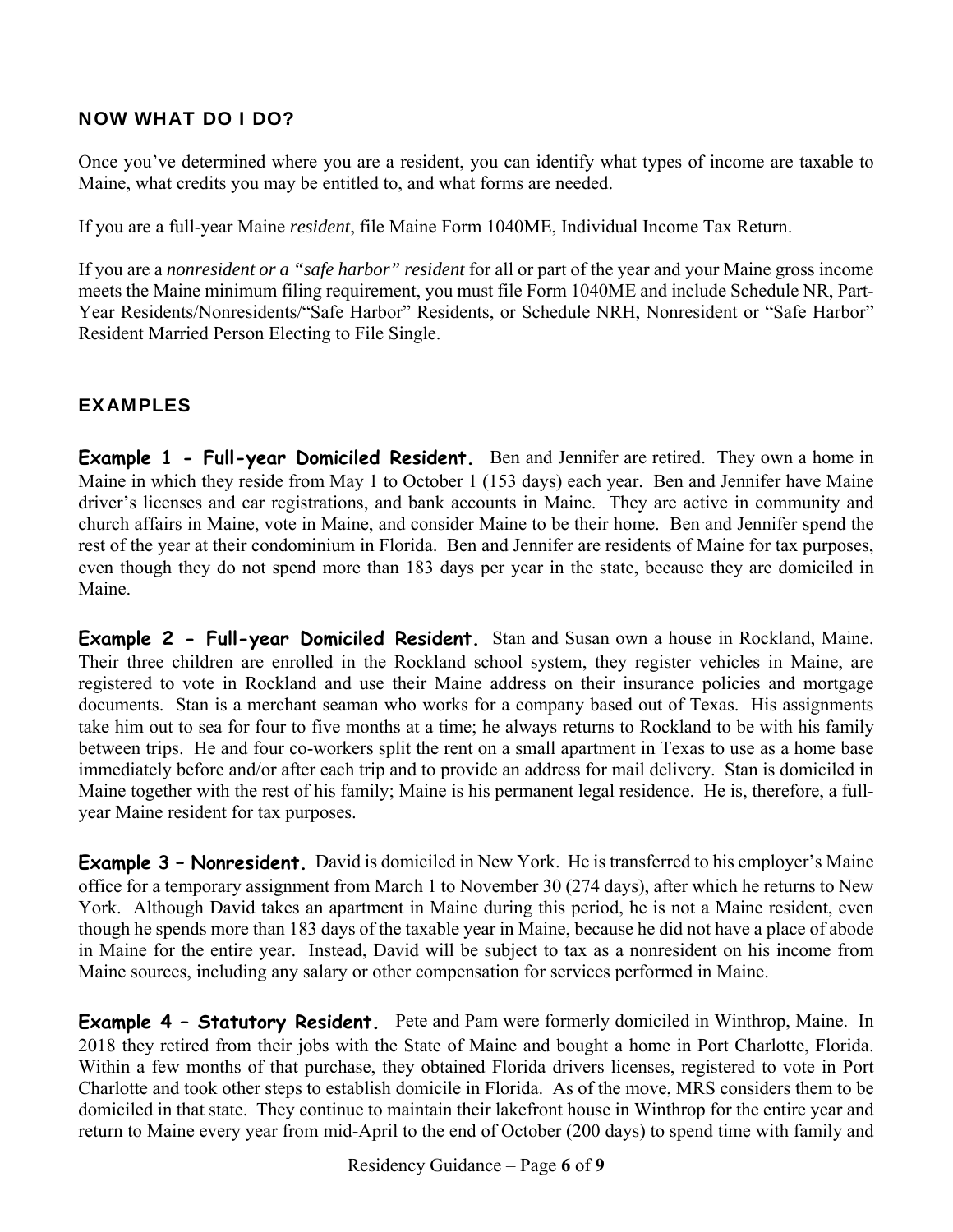friends. Pete and Pam are statutory residents of Maine because they maintain a permanent place of abode and spend more than 183 days in Maine.

**Example 5 - Nonresident, then Statutory Resident.** Sarah is domiciled in New Jersey. She is transferred to her employer's Maine office for an assignment from June 1, 2017 to August 1, 2018. If Sarah resides in an apartment in Maine during this period, she will not be a statutory resident in Maine in 2017, even though she spends more than 183 days of the taxable year in Maine, because her apartment was not maintained for the entire year. Only income she receives (such as her salary) that is connected to or derived from sources in Maine will be subject to Maine's income tax in that year. If Sarah's assignment is extended in 2018 to last for the entire year and she maintains the apartment as a residence throughout 2018, she will be a statutory resident in 2018, and all her income will be subject to Maine income tax that year.

**Example 6 – Statutory Resident, then Domiciled Resident.** In example 5 above, Sarah became a statutory resident in 2017. She continued to maintain her apartment in 2018, changed her domicile from New Jersey to Maine in April 2018, and was present in Maine for more than 183 days in 2018. Under these circumstances, she will be a full-year resident in 2018 and all her income will be subject to Maine tax in that year.

**Example 7 – Part-year residents.** Susan and Sam have been domiciled in Maine for the past five years. They are homeowners and calendar year taxpayers. Susan receives notice from her employer that she is being transferred to the company's office in New York. On September 1, 2018, Susan and Sam move to a new home in Connecticut with the intent to make Connecticut their new state of domicile and take sufficient steps to make it so. Prior to leaving, they put their house in Maine on the market for sale with a local real estate office. An offer is made for the house on October 1, 2018. The house is sold on December 1, 2018. Under these facts, Susan and Sam are part-year residents for 2018. For the period from January 1 through September 1, 2018, they were residents because they were domiciled in Maine. After that date, they relinquished their domicile in Maine and became domiciled in Connecticut. As residents, any income they received from January 1 to September 1, from whatever source, is subject to Maine personal income tax. For the period from September 2 through December 31, 2018, however, only income they receive that is connected to or derived from sources in Maine (such as any taxable gain on the sale of their Maine home) will be subject to Maine's income tax.

#### RESIDENT and NONRESIDENT ALIENS

If you are a nonresident alien for federal tax purposes, but have Maine earned income, you may be required to pay Maine income tax. If you are a resident alien for federal tax purposes, and are a Maine resident for tax purposes, you will be required to pay Maine income tax on all your income. The same guidelines that apply to Maine residents, part-year residents of Maine or nonresidents apply to resident aliens and nonresident aliens alike.

#### MILITARY PERSONNEL

A **military member's** legal residence does not change solely because of a change in duty assignment. The legal residence designated at the time of entry into the service remains the same until the member establishes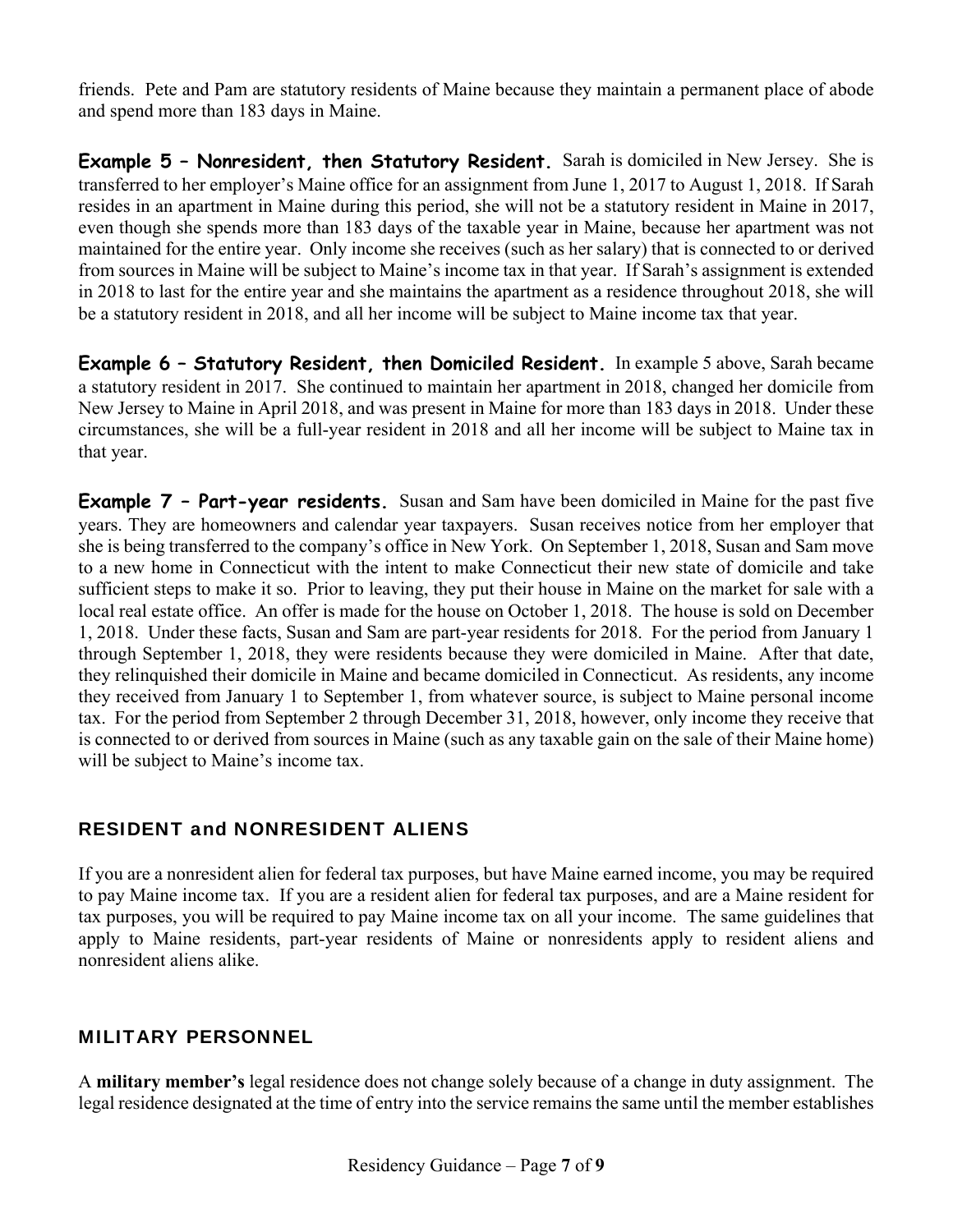a new legal residence. A completed DD Form 2058, "State of Legal Residence Certificate" is evidence of a change in domicile (but does not prove it conclusively).

Note that active duty military pay earned by a Maine resident service member for service performed outside of Maine under written military orders is not subject to Maine individual income tax. If you are a nonresident who is stationed in Maine, your military income will not be taxed by Maine, nor will income from intangible sources, such as interest and dividends. However, if you work at an additional job in Maine or operate a business in Maine, that income will be taxed by Maine.

Generally, a **military spouse** cannot lose or acquire residence or domicile in a state for tax purposes when the military spouse is absent from, or located in, a state solely to be with the service member who is complying with military orders. Consequently, for Maine income tax purposes, a military spouse will not be treated as a resident of Maine if the following conditions are met:

- The military spouse is located in Maine solely to be with the service member;
- The service member is located in Maine in compliance with military orders;
- The service member and the spouse were residents or domiciled in the same state other than Maine immediately prior to being located in Maine.

Additionally, for tax years beginning on or after January 1, 2018, a spouse of a service member may adopt the home of record of their military spouse for tax purposes.

Consequently, income of a nonresident military spouse earned for the performance of services in Maine will not be treated as Maine-source income subject to Maine income taxation.

The exclusion from state taxation applies only with respect to the military spouse. Non-military income earned in Maine by a service member is Maine-source income and remains subject to Maine income tax.

Individuals domiciled in Maine who are members of the armed forces of the United States, the National Guard or Reservists who received federal orders for active duty continue to be domiciled in Maine for income tax purposes for the period of time they are stationed outside of Maine.

#### **STUDENTS**

Students generally remain residents of the state in which they were domiciled prior to attending college (even if they attend college full-time in another state).

If you are a Maine resident who attends school in another state, you remain a Maine resident and must pay Maine tax on all taxable income from all sources until you have established domicile in the other state.

**Example 8 - Resident Student.** John attends a college outside of Maine and lives in a dormitory room on campus. He graduated from high school in Maine and when he returns to Maine, he stays with his parents. Even though he spends most of his time in another state, he continues to be a Maine resident because he has not established a new domicile in another state.

**Example 9 – Nonresident Student.** Donna is domiciled in New Jersey and attends college in Maine. She lives in a dormitory room on campus during the school year (240+ days), which runs from late August